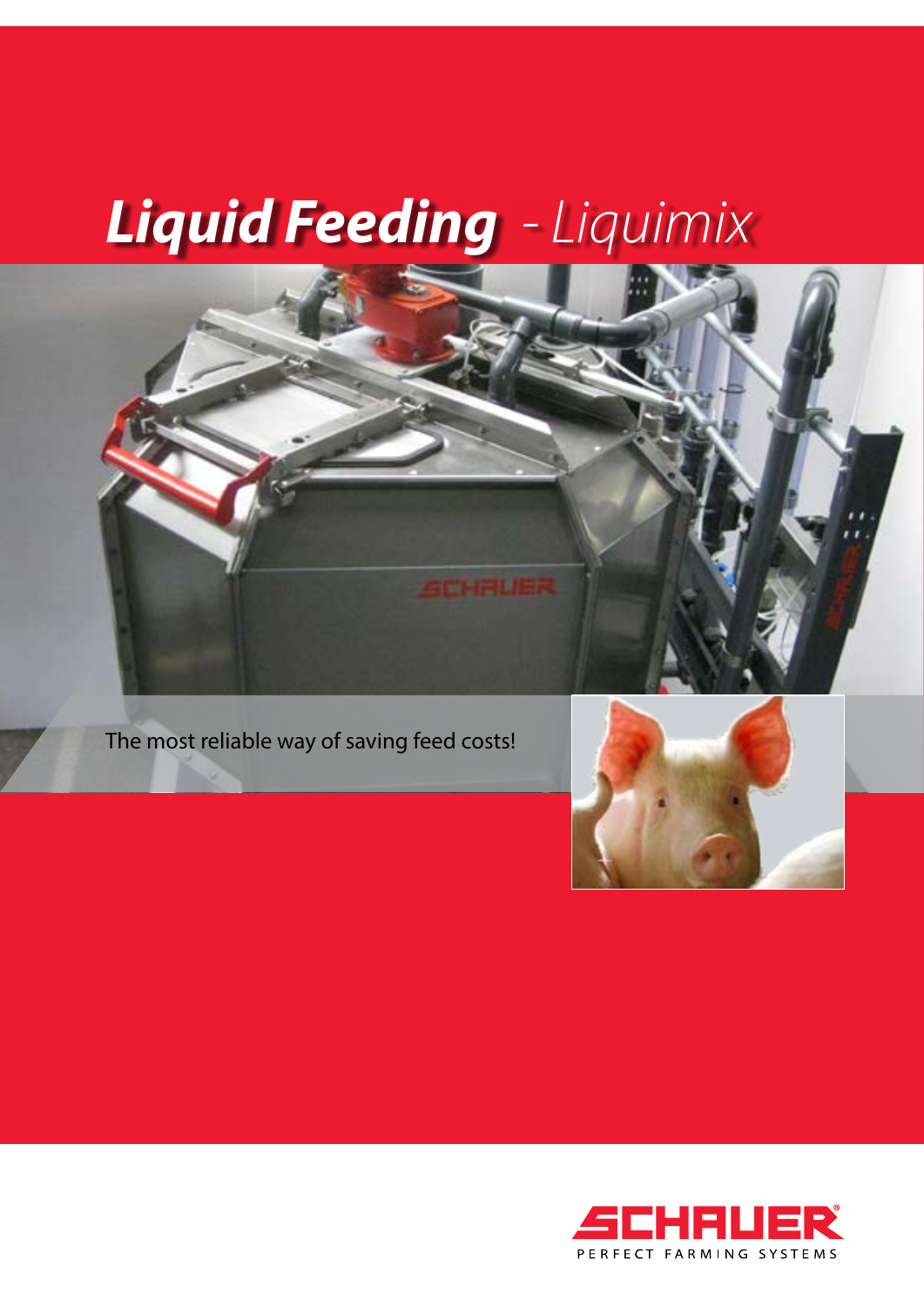## *Reducing feed costs thanks to liquid feeding*



### by phase feeding and reducing feed losses

#### **Advantages of liquid feeding systems as compared to dry feed**

Source: Pig Progress, Vol 25, N9, 2009, John Gadd: Computerized Wet Feeding

- • Significantly higher growth output (5.5%)
- Lower feed losses (4.8%)
- $\cdot$  Better feed intake and 1 : 0.1 0.15 better feed conversion ratio
- Further optional reduction in feed costs by using by-products
- Increase in the weight of weaned piglets by 11%
- • Considerably lower amounts of dust in the air and thus healthier working environment

In order to be able to take the currently high feed prices into account, it is absolutely essential for fattening pig farmers to adjust their feeding strategies to the rate of growth and the genetic performance potential of the pigs.

With the increasing weight of the fattening pigs, their feed intake and energy needs rise. Two thirds of the entire feed is eaten by pigs when they have reached a live weight of 60 kg.

At the same time, however, the daily needs for raw proteins, amino acids and minerals generally remain the same as from 60 kg.

This means that the content of these ingredients in the pig feed (N.B.: raw proteins, amino acids and minerals) can be reduced in the course of the fattening process.

Thus, the excretion of phosphorus and nitrogen can be reduced subsequently by up to 20%. Due to the low strain on the liver of the pigs and the lower odour and NH3-Belastung (ammonia) of the air in the stall, the health of the animals increases inevitably as a consequence. The feed costs can be reduced by up to  $\varepsilon$ \* 2 – 4 per fattening pig.

\* Source: Bayer. Landesanstalt für Landwirtschaft, Versuchsbericht VPS33, Dr. H. Lindemayer, 05.06.2012





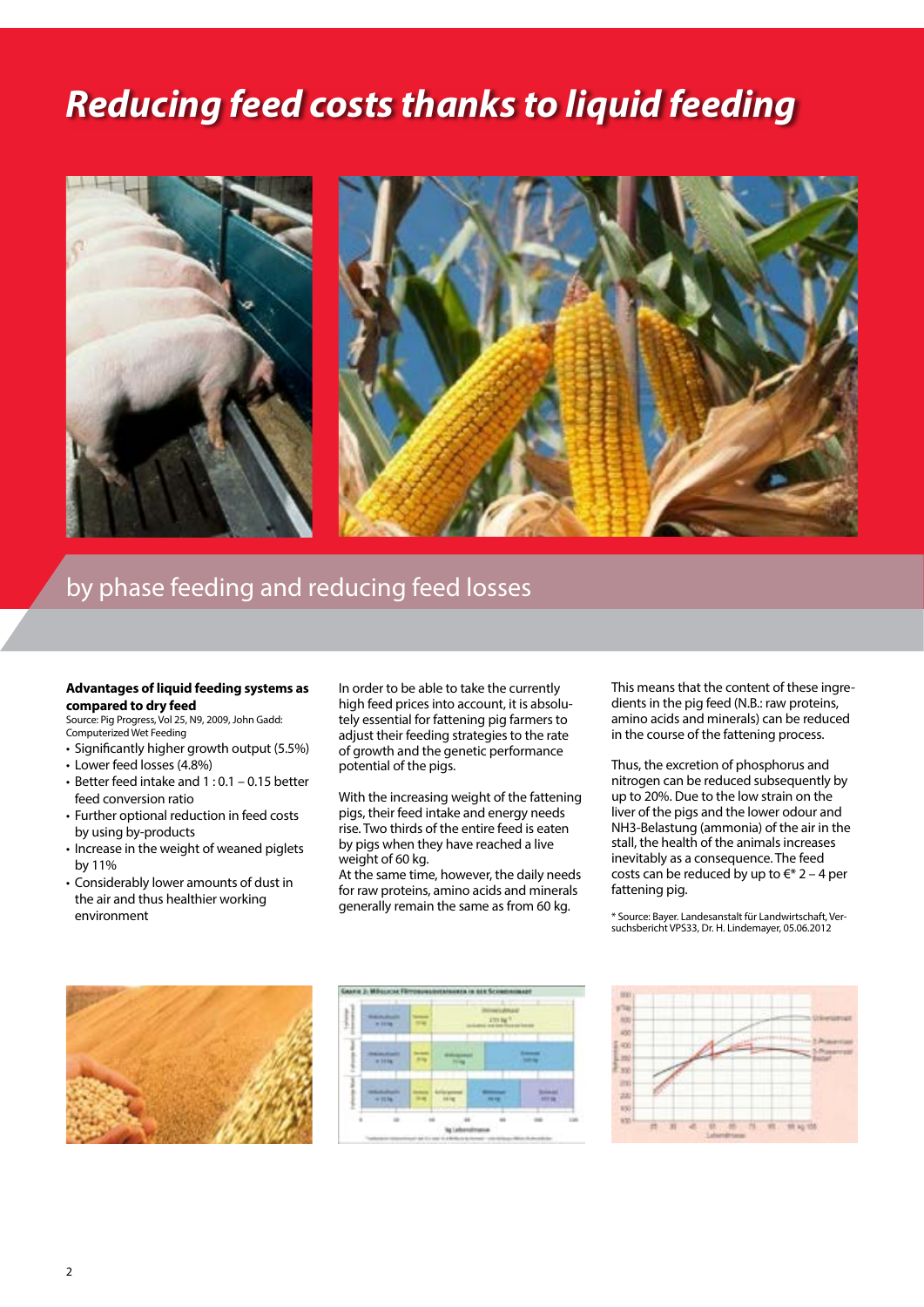## *GENPRO multiphase feeding*



### for daily automatic recipe adjustment

#### **GENPRO Day**

Since pigs are able to store proteins and nutrients over a longer period of time of several hours without any problems, it is also possible to provide the animals with a dosed mixture once per day. In doing so, however, it is important that the daily ration of ingredients corresponds to the weight of the animals.

Since all animals are fed according to the same recipe during the feeding in the morning and in the evening when using this system, the feeding process is completed very quickly and it is easier to control the animals. During midday feeding, the final fattening pigs are then fed with a mixture that is very low in protein.

#### **GENPRO**

#### **gradual energy/protein optimisation** A process ensuring that each animal group

receives the right amount of feed with the right composition every day. The needs for protein and lysine in relation to the required amount of energy change on a daily basis.

Too much protein in the feed leads to: • Increased manure with increased phos-

- phorus and nitrogen components
- • Higher feed costs as described above

GENPRO saves up to 29% of the protein compared to single-phase feed (1 mixture throughout the fattening period) and up to 7% of the protein compared to three-phase feed (initial fattening, main fattening and final fattening periods). In most cases, not even additional technical equipment is required to use the GENPRO program.

GENPRO can be operated in two different versions:

- 1. In the case of homogenous groups, calculation, preparation and distribution are carried out according to the group.
- 2. In the case of mixed groups, a lowprotein base mixture is distributed to begin with and then an additional mixture rich in proteins is fed afterwards as required.



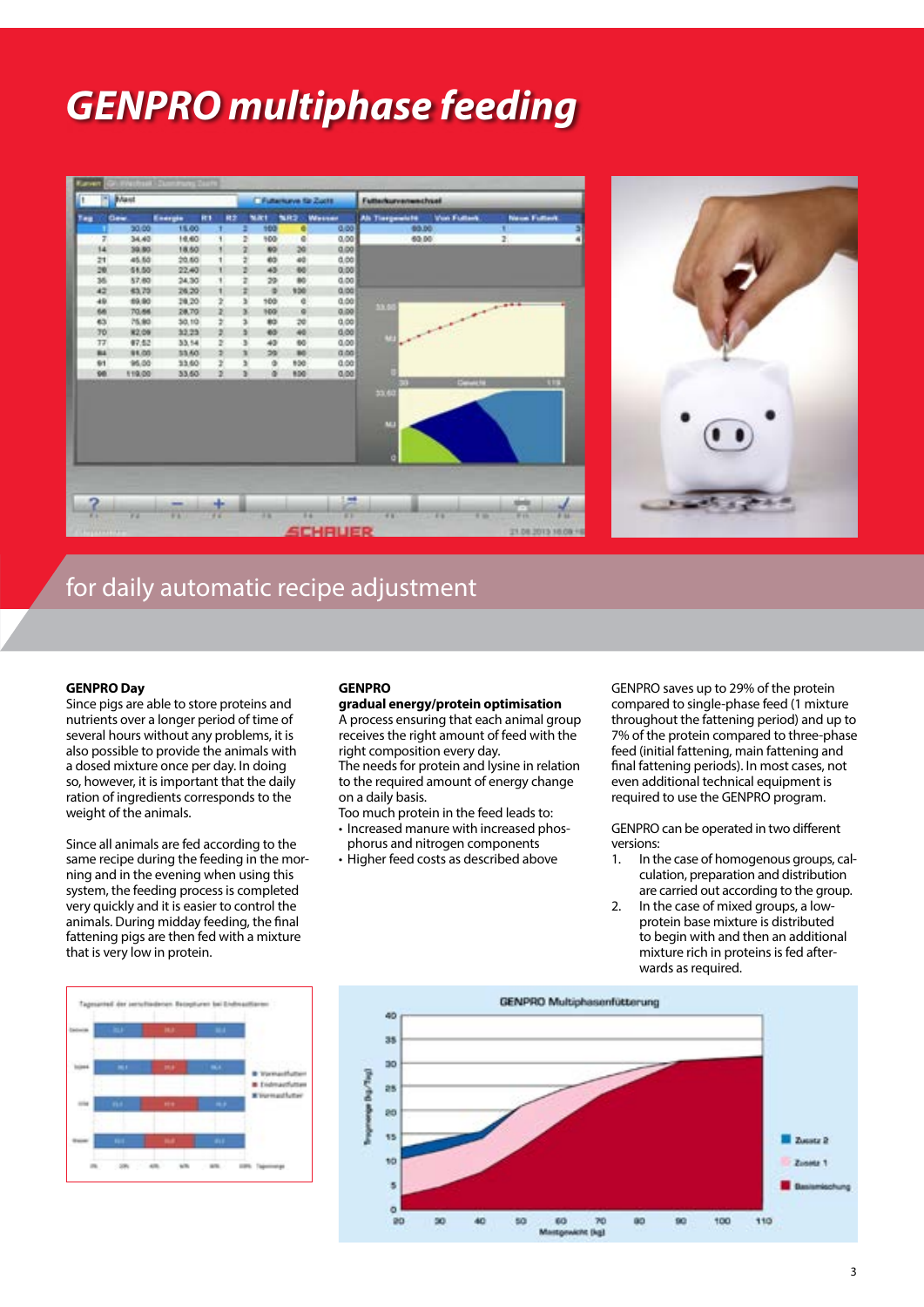## *Liquid feeding systems*



With Schauer Liquid Feeding, you are on the safe side in economic terms. On the one hand, it is due to the system that liquid, fatty and, in most cases, particularly favourable components can be fed. On the other hand, the feed conversion ratio improves with liquid feeding as compared to dry feed, reducing the feed losses. With Schauer Liquid Feeding, you are working exceptionally efficiently. Thus, the distribution accuracy, for instance, is especially high when using Schauer systems.

#### **The system decides on the flexibility:**

It is due to the requirements whether feeding takes place in a rationed or ad lib manner, whether universally or in phases. If the system-specific restrictions such as the minimum mixing quantity and minimum portion size are taken into account in the planning phase, Schauer Liquid Feeding is considered to be an absolutely flexible, reliable and economic tool.

More than 40 years of experience in liquid feeding systems ensure the highest level of functionality and operational reliability. Continuous improvement and further development of liquid feeding results in the advantages mentioned as compared to other feeding systems.

### The best solutions developed for the most diverse requirements

#### **FullLine system:**

The most straightforward system of all feeding systems. The feed line remains filled with feed after feeding has been completed. The circuit feeding line can also be provided as a feeding line and each feeding line can be fed with a separate recipe. Administering additives for each feeding line is possible without any carry-over.

**TurboClean system:** 1

For this system the pipe content of the feed line is blown back into the mixing tank. It is reused for the next circuit. The content of the last circuit remains in the tank until the next feeding takes place. In addition, all pipelines and feed drains can be cleaned by using a water-air mix and disinfected using adding organic acid. After feeding has been completed, the pipelines are clean and empty.

**TurboJet system:** 2

The most hygienic system of all feeding systems. As with TurboClean, the pipeline contents are also blown back into the mixing tank during feeding. For the last feed circuit, however, the remaining feed is fed by pressing the water line until the trough is empty. Immediately after feeding is completed, this water is blown back into the mixing tank and is reused for the next mixing process. A process water container is not required.



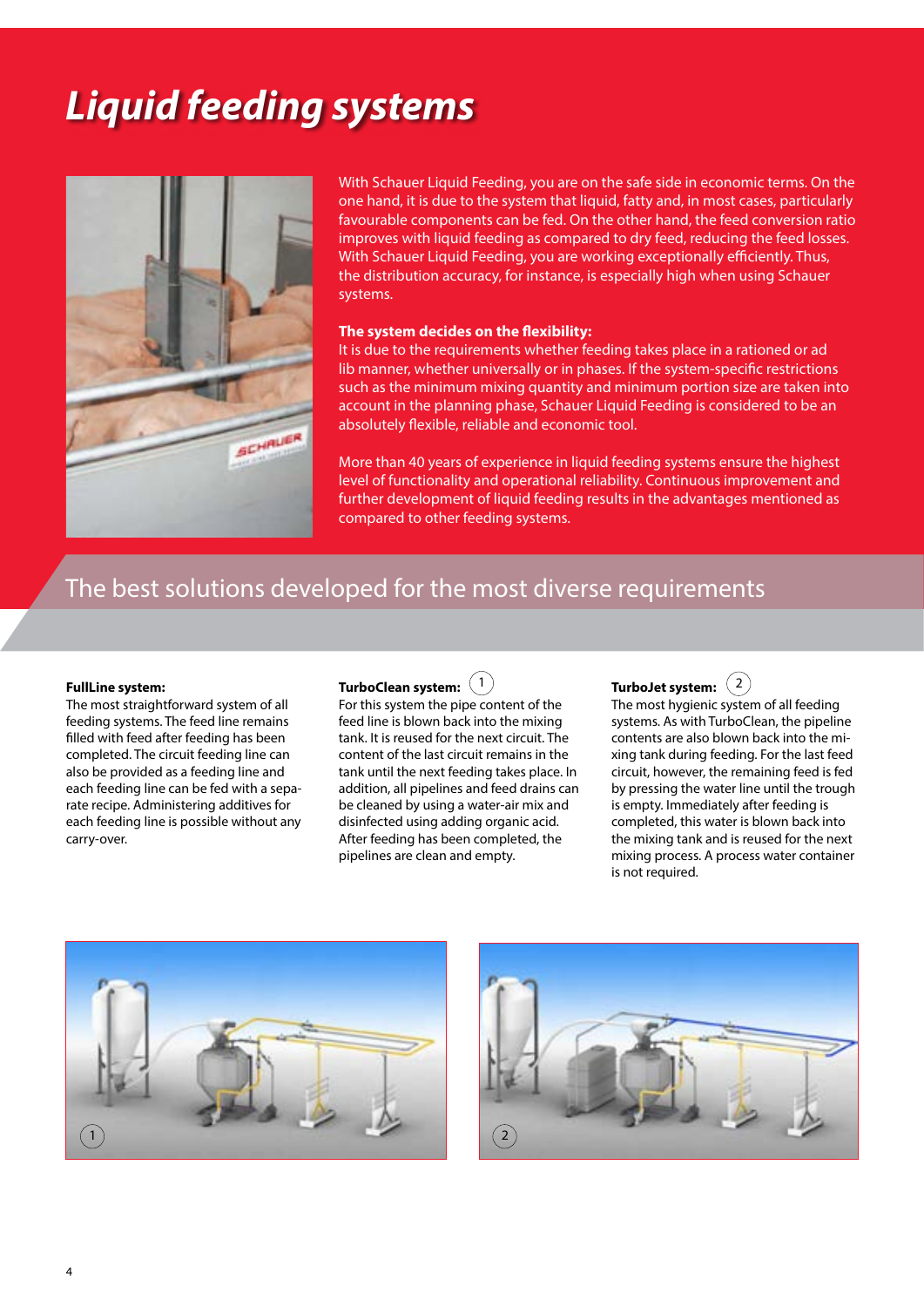## *Highest level of functionality and operational reliability*



### More experience in terms of performance and hygiene

#### **EasyFeed system:** 3

EasyFeed is a non-residue feeding system without a process water tank. It is equipped with the simplest technology. Thus, investment costs can be kept low. Several stalls can be fed with different recipes, ensuring that there are no residues in the trough after feeding has been completed. During the preparation process, fresh water is pumped into the mixing tank via the feeding line to be fed with the feed mixing zone in it.

#### **EasySpeed system:**

Using a flow transmitter, the feed can, in contrast to the EasyFeed system, be prepared for several feeding lines. The feed in the feeding lines is fed directly with fresh water from the water tank on the last feeding points of the respective feeding line to be fed until the trough is empty. Since in this case, too, the water required for preparing the feed is pumped into the mixing tank via the respective feeding lines to be fed, no process water tank is necessary here either.

#### **ProcessWater system:** 4

During the distribution process, the water in the feed line is displaced by the feed into an external storage tank and, subsequently, the feeding points are fed. The feed in the line is fed towards the end of the distribution process with fresh water or with the water in the external storage tank, ensuring that there are no residues in the trough after feeding has been completed. The remaining water in the external storage tank is used for the next mixing process.



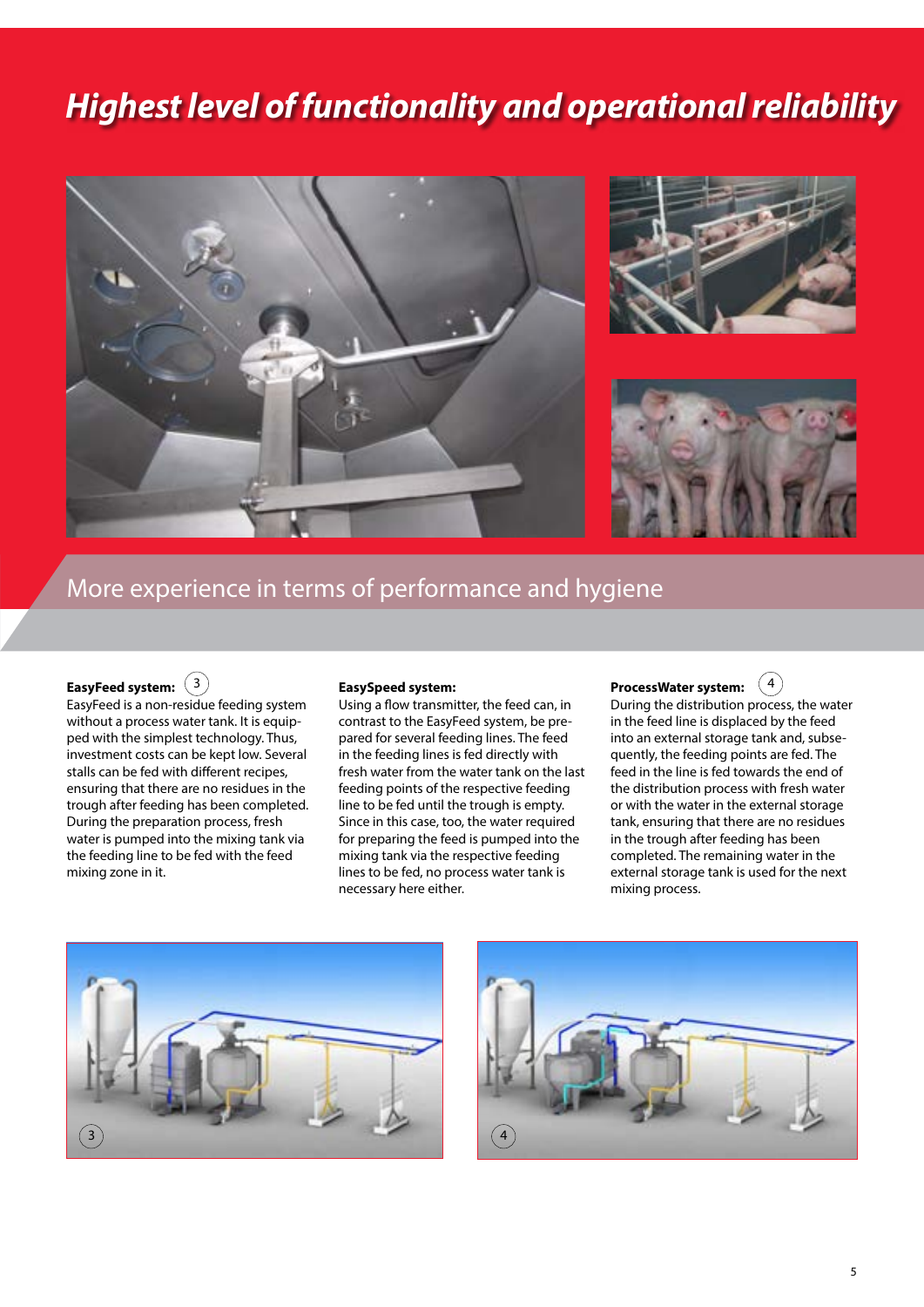## *Easy Diamond mixing tank*



### The true diamond among the mixing containers

#### **The Diamond mixing container – no rotten compromises in the corners**

The reliable and thorough cleaning of the liquid feeding mixing container is one of the fundamental prerequisites of feeding pigs successfully. The fact that not only the cleaning system itself, but also the container shape in particular plays an important role in well-functioning cleaning was ignored in most cases. In addition to mixing small batches, particular attention was paid to the fact that the new Diamond mixing container can be easily cleaned thoroughly.

For this reason, all 90° corner joints were removed as compared to conventional mixing containers. This has the effect that dirt can be removed more easily in the remaining corner joints (max. 45°) and that there are no surfaces that cannot be reached by the cleaning system in the container, thus ensuring perfect container hygiene.

In addition to this, all parts of the mixing container can be screwed and unscrewed. Thus, it is also possible to install this feeding tank even in rooms with very small door openings.

The containers are available with an effective content ranging from 1350 to 5350 l and can be equipped with a 1-point or 3-point weighing.

With the pneumatic component locking slide valve, moisture is kept away from the feed conveyor spirals and screw conveyors in a reliable manner. The special design with the self-cleaning slide valve guide guarantees a long service life as well as smooth and trouble-free operation.





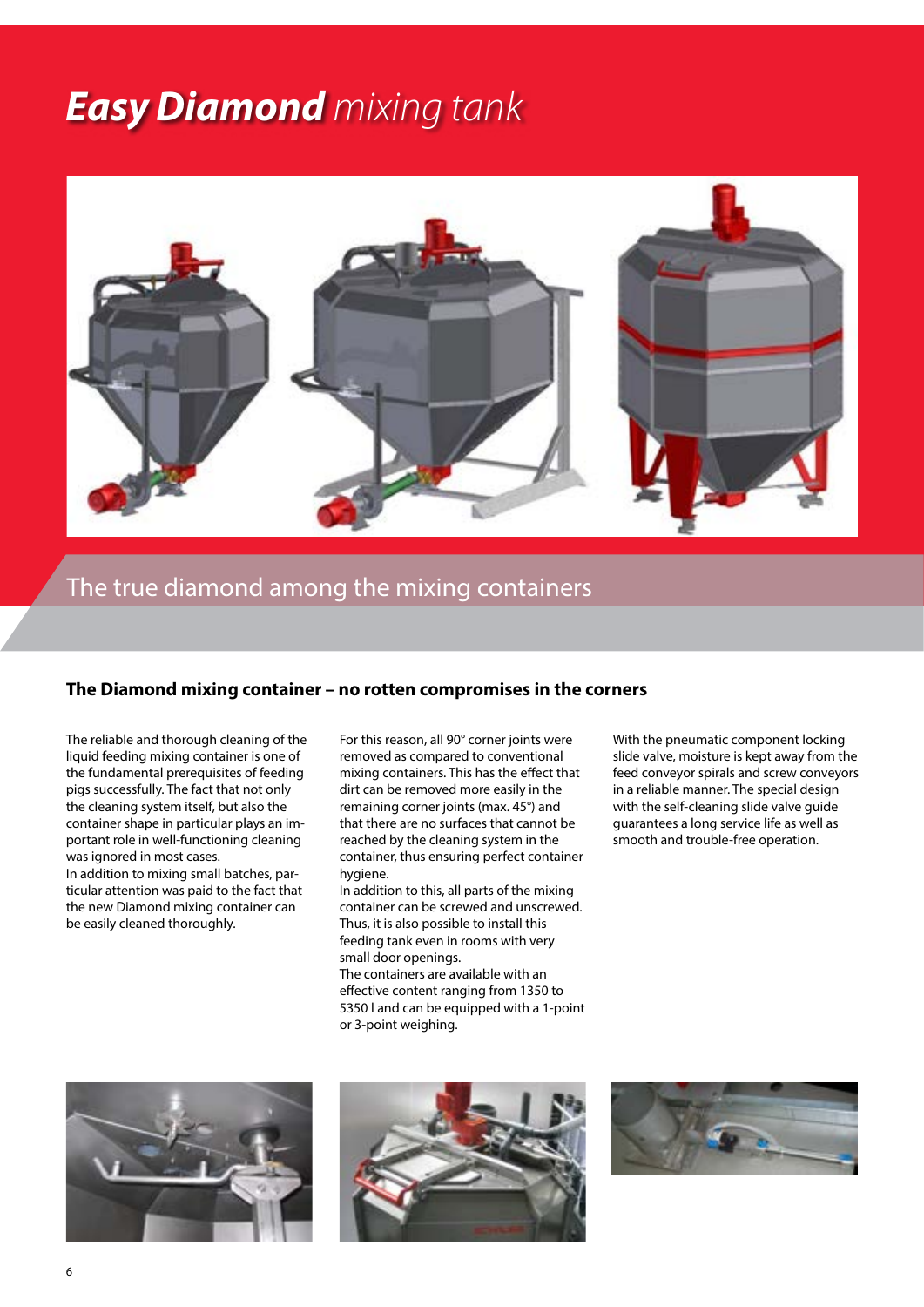## *Cleaning and disinfection systems*





### guarantee optimum feeding hygiene

Optimum feeding hygiene is the essential prerequisite for the health and productivity (daily gain in weight) of the animals. With our 8-stage cleaning concept, we take a look at things where others don't take a look. Perfect feeding hygiene right from the mixing container to every trough.

#### **8-stage cleaning concept**

- 1. Baffle plate cleaning for preliminary cleaning via the feed pump
- 2. Fresh water / hot water cleaning via a paddle agitator with blockage-free, self-closing nozzles
- 3. Acid fogger for fat solving / removal and antibacterial container cleaning
- 4. "The cleaning thunderstorm" Easy Ozone The ozone generator for the sterilisation and prevention of biogenic deposits in the feed tank provides, in connection with the acid fogger, unbeatable container hygiene
- 5. Optional fresh water cleaning for emptying and cleaning the feed lines (Easy) for nonresidue feeding without a used water container
- 6. Optional TurboClean air-water fogger cleaning system for blowing out and cleaning the lines and feeding points thoroughly after each feed distribution round
- 7. Disinfection of the lines and feeding point drains thanks to the use of an acid dosing pump for TurboClean
- 8. Pipeline disinfection by means of chlorine dioxide cleans the lines and prevents signs of resistance from occurring without resulting in rinse water











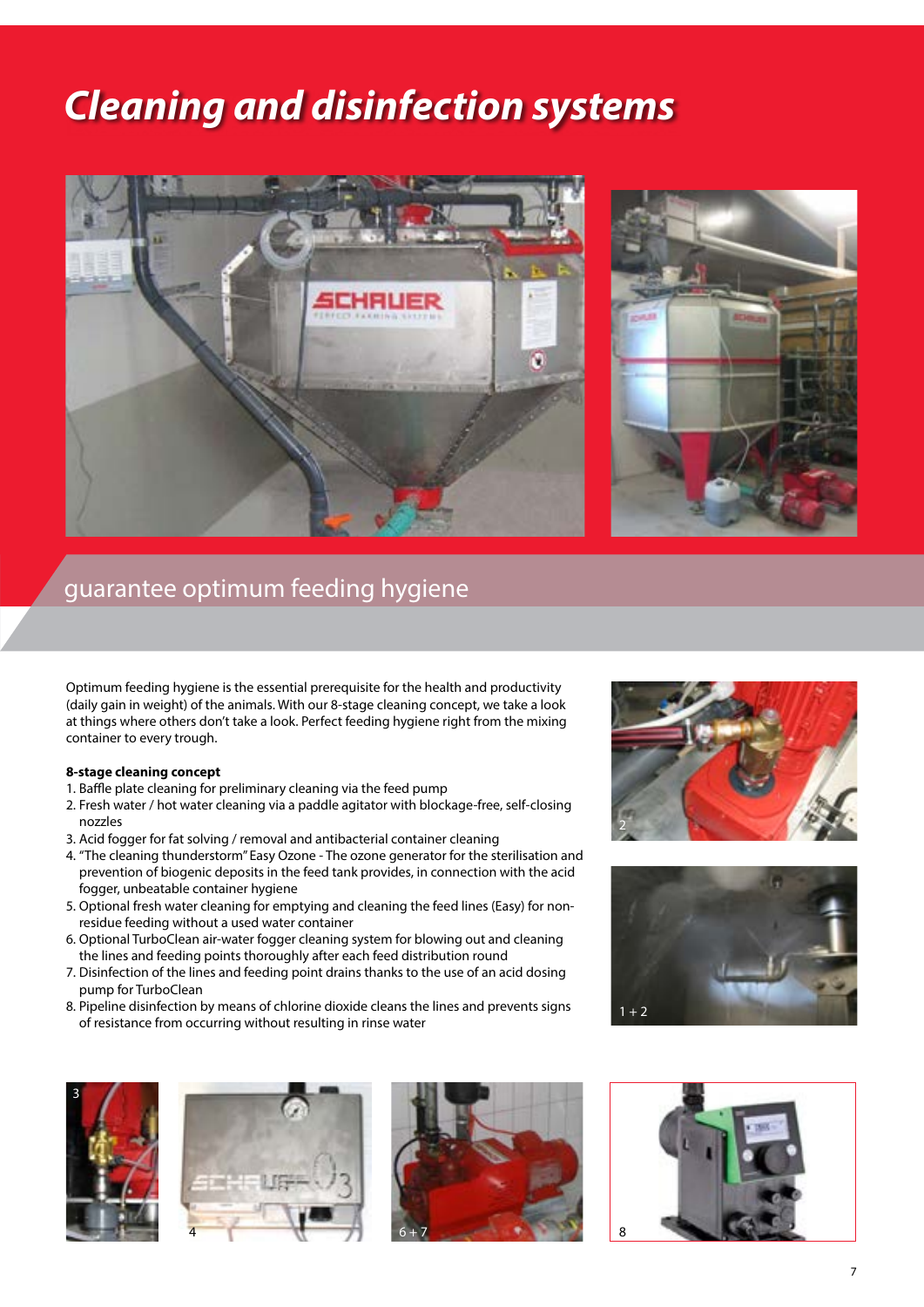## *Components*



### with loving attention and highest quality standards when it comes to detail

#### **The pump is the central component for the feed distribution and provides, in connection with a speed controller, gentle and smooth transport and precise dosage of the feed.**

Centrifugal pumps are available with a power output ranging from 4 to 11kW as a one- or two-stage version (depending on the line length and operating time). All parts which come into contact with the liquid feed mixture are made of stainless and acid-resistant steel and, by means of the oil-cooled gasket and the additional bearing, ensure a particularly long service life (AL-III).



For shorter operating times, a pump with a power output of 3 or 4 kW and without oil cooling and additional bearing (AD) is also optionally available.



If required, various different spiral pumps are, of course, also available for very long lines or for very high dry matter content.



In order to prevent the pumps from being damaged, a foreign matter separator can optionally be used. This separator can also be equipped with solenoid cartridge.



For the water containers which are available with a volume ranging from 1080 to 1820 l, special attention was placed on the resistance to UV radiation resulting from the black colour as well as on the ease of cleaning and complete emptying.

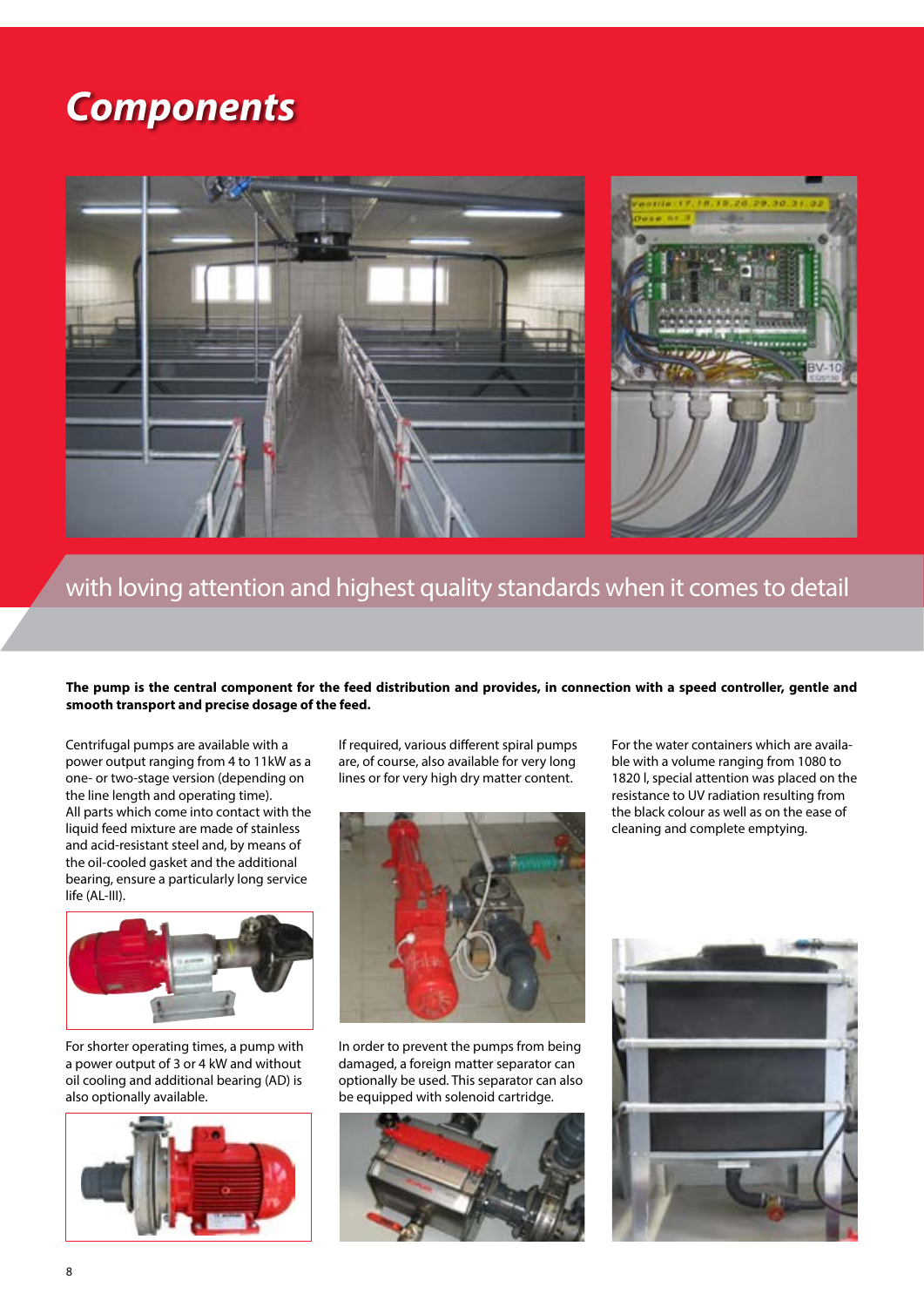## *Accessories*



### improve functionality, operational reliability and ease of use

**In order to clean up the feeding kitchen** With the pre-assembled circuit feeding line distributors that are designed for the respective system, not only the time required for the installation is reduced significantly, but also all valves are clearly arranged and can thus be easily accessed.

#### **If the compressor is running all the**

**time,** this might be due to a defective membrane. With the patented DMD (Defective Membrane Detection) monitoring system, you do not have to waste your time for looking for a needle in the haystack. Your feeding computer calls your attention to the defective membrane, before you would even have noticed it.

#### **In order to ensure that the dust remains in the container**

With the revolutionary dust collector, the feeding kitchen remains dust-free and the container is still ventilated. The dust is bound in the water and rinsed back into the tank.

#### **Accessories for your individual system**

For every application purpose, a large number of accessories are available. If you have any queries, please contact your field sales force representative.

#### **If some additives are required: Vitaplus**

The preparations (vitamins, additives etc.) are injected into the feed flow when distributing the feed and mixed homogeneously with the feed.

The benefits at a glance:

- • Available with precise flow rate regulation on request
- Ideal for administering additives automatically with sensor ad lib feeding
- Lower volume of additives, because they are no longer added to the entire feed, but are administered in a targeted manner
- • No carry-over in the system





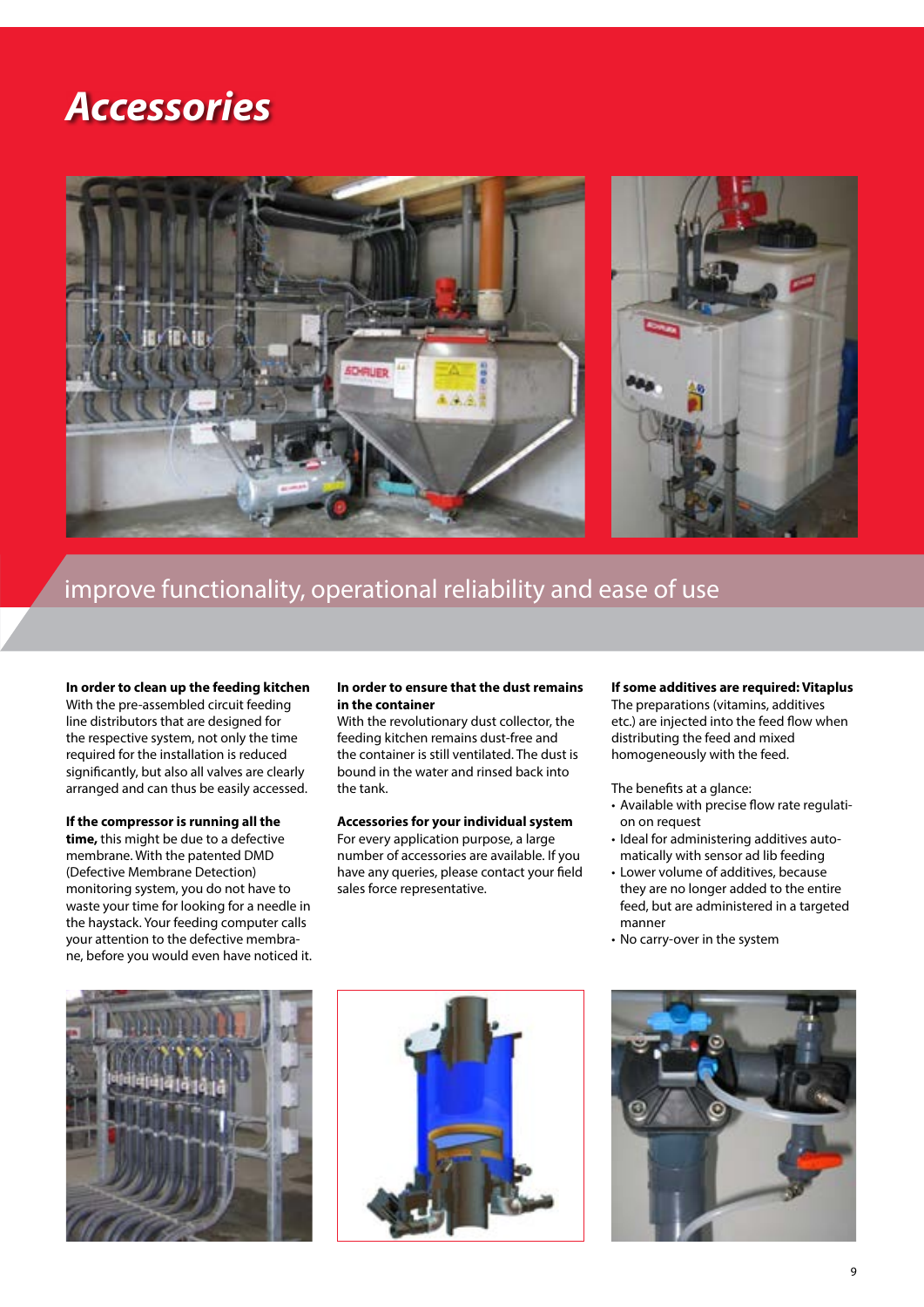## *Component transport*



for hygienic and reliable dosing of the feed components

#### **Spiral screw conveyors**

In order to complete the liquid feeding product range, we also deliver a comprehensive spiral screw conveyor product range with pipe diameters ranging from 55 to 125 mm.

The screw conveyor product range can be used both as feed conveying equipment and in combination with dosing equipment. The high-quality conveying spirals are characterised by high resistance to tensile stress and an extremely long service life.



#### **Rigid silo screw conveyors**

For the reliable and, above all, rapid dosage of dry components, rigid screw conveyors have demonstrated their worth and are available in different lengths.



#### **Feed boxes**

In order to ensure that there is only a minimum exposure to dust in the feed chamber, all conveyors can be joined in feed boxes. They can be used for all types of spirals with different diameters. In addition, rigid screw conveyors and the CCM feed line can also be routed into the feed box.

Thanks to the particularly steep discharge cone, these feed hoppers are also insensitive to adhering feed and thus improve feed hygiene in a sustainable manner.



#### **Trough screw conveyors**

If the same components are to be used in several feed mixing containers, the trough screw conveyor thus constitutes the most straightforward version of component distribution.



#### **Schauer silo product range**

Safe and secure feed storage in modern, welldesigned polyester silos. Our silos are made of premium materials. They offer comprehensive standard equipment such as transparent level stripe marks, hot-dip galvanised filling and ventilation lines and an ascension ladder. The silos are available with capacities ranging from 3.5 to  $56m^3$ .



**Trevira silos** For interior use, Trevira silos made of 100% polyester fabric are available.

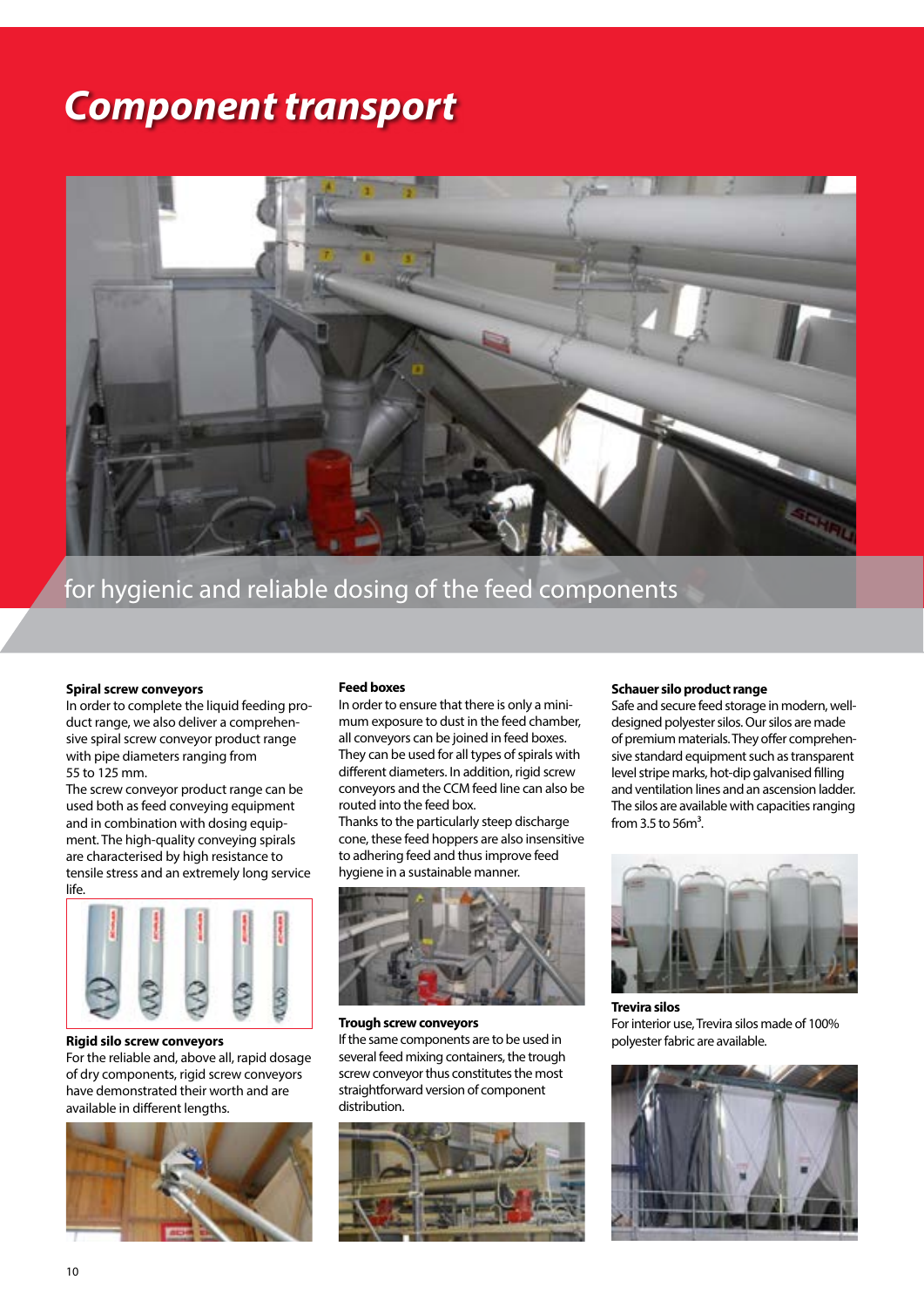## *Compident Liquid Feed ESF*





The new Compident series is based on 40 years of experience in electronic feeding technology. This pays off when upgrading and retrofitting the system.

### for the individual liquid feeding of pregnant sows

#### **Why choosing Compident Liquid Feed**

With special equipment, the advantages of liquid feeding, the feeding of by-products such as yeast, slop etc. in particular when feeding pregnant sows can also be made use of. In doing so, it is not necessary to forego the advantages of electronic sow feeding, with its precise and individual dosages. However, it is important to pay attention to a precise system design.

#### **The dosing valve**

Using this dosing valve specifically tailored to the requirements of liquid feed, it is possible to always dose precise portion sizes. Due to the removal of ball valves, wear and tear, too, were reduced to a minimum. Thanks to especially developed filling algorithms, the Compident stations can dose at any time, without having to take other feed stations into account.

Thus, even large sow units can be supplied



with fresh feed using a single distribution system without having to accept annoying waiting times or inaccuracies in the dosage.



#### **The control unit**

Using the tried and tested Topo control concept, not only the entire liquid feeding system is controlled, but also all Compident stations are operated and managed. Therefore, no additional control computer is required. Optimum sow management is also included.



#### **Compident VII and Compident Smart**

- • Reliably functioning station for calm and stress-free processes
- Straight walkthrough station with controlled entry gate means that the sows can leave the station at any time
- No stress in front of the entry gate, as each animal can enter the station at any time
- • Automatic animal identification (TIRIS and ISO)
- Low on wear and tear
- All elements react with no harmful impact on the animals

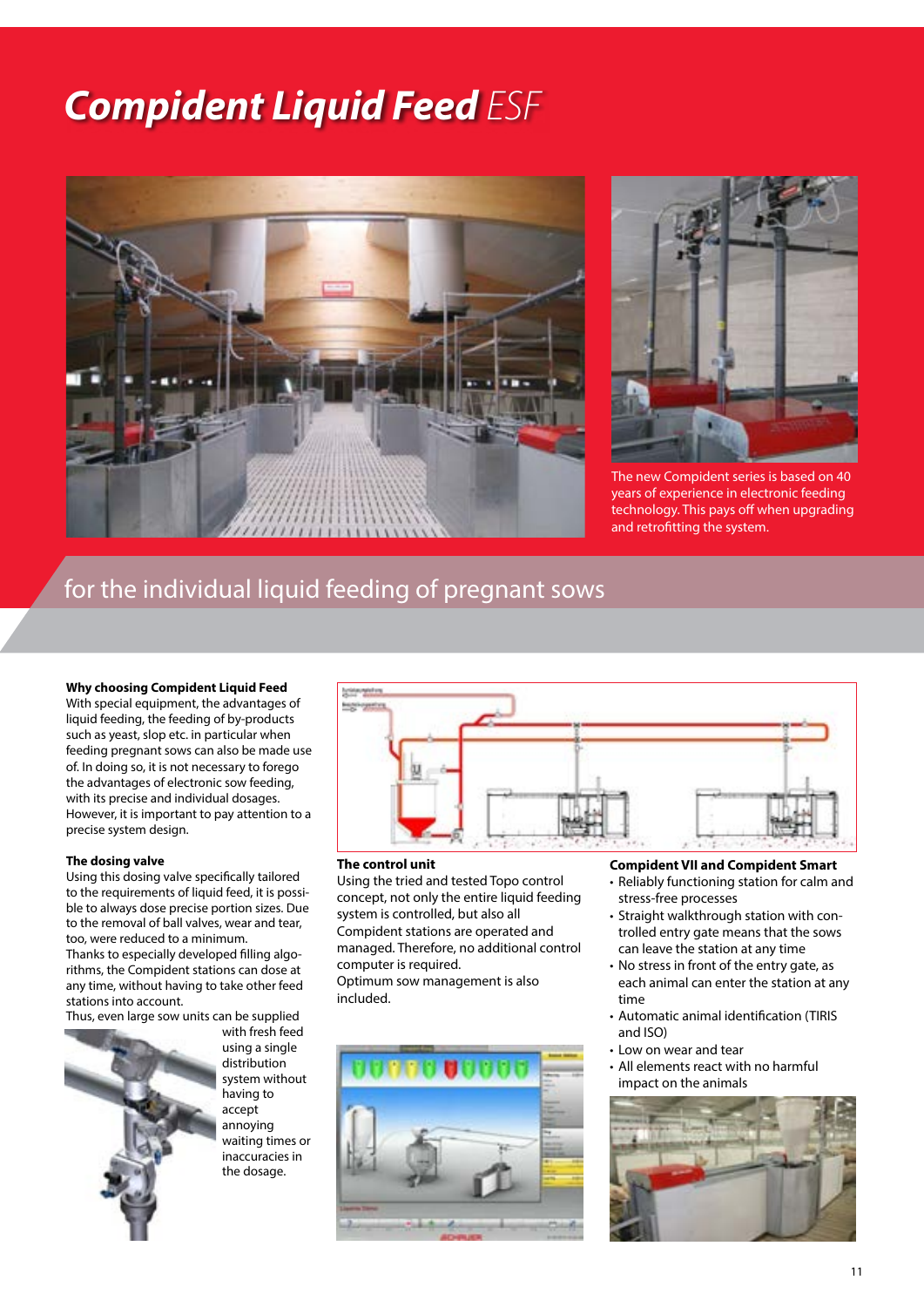## *Large-scale systems*



### Networked solutions for complex demands

Large-scale farms also require large-scale and full-scale thinking. With this in mind, Schauer is thus committed to efficient solutions which are tailor-made for each farm.

#### **Large livestock requires special technologies**

As from a certain livestock size, it is no longer possible to feed all animals using a single standard-type liquid feeding system for time reasons.

Therefore, you must aim to save time wherever possible or carry out several activities at the same time.

This places particular requirements on the computer capacity and on the reliability of the system.

#### **Synchro feeding system**

The Synchro feeding system is a system in which mixing takes place in one container while the second tank is used for feeding.

The benefits at a glance:

- • Quicker, because no time is lost on preparing the feed
- • Small, compact tanks instead of a big container
- Premium cleaning and mixing functionality
- Ideal for GENPRO multiphase feeding
- • Can be used for all container sizes
- • Livestock numbers of up to 12,000 animals can be fed using a single system

#### **Networks**

- • Networks mean that the overall system can be divided into several parallel feeding systems, all of which are supplied by a joint central feeding station
- All computers are linked via a shared network which is controlled by a master computer in the central feeding station







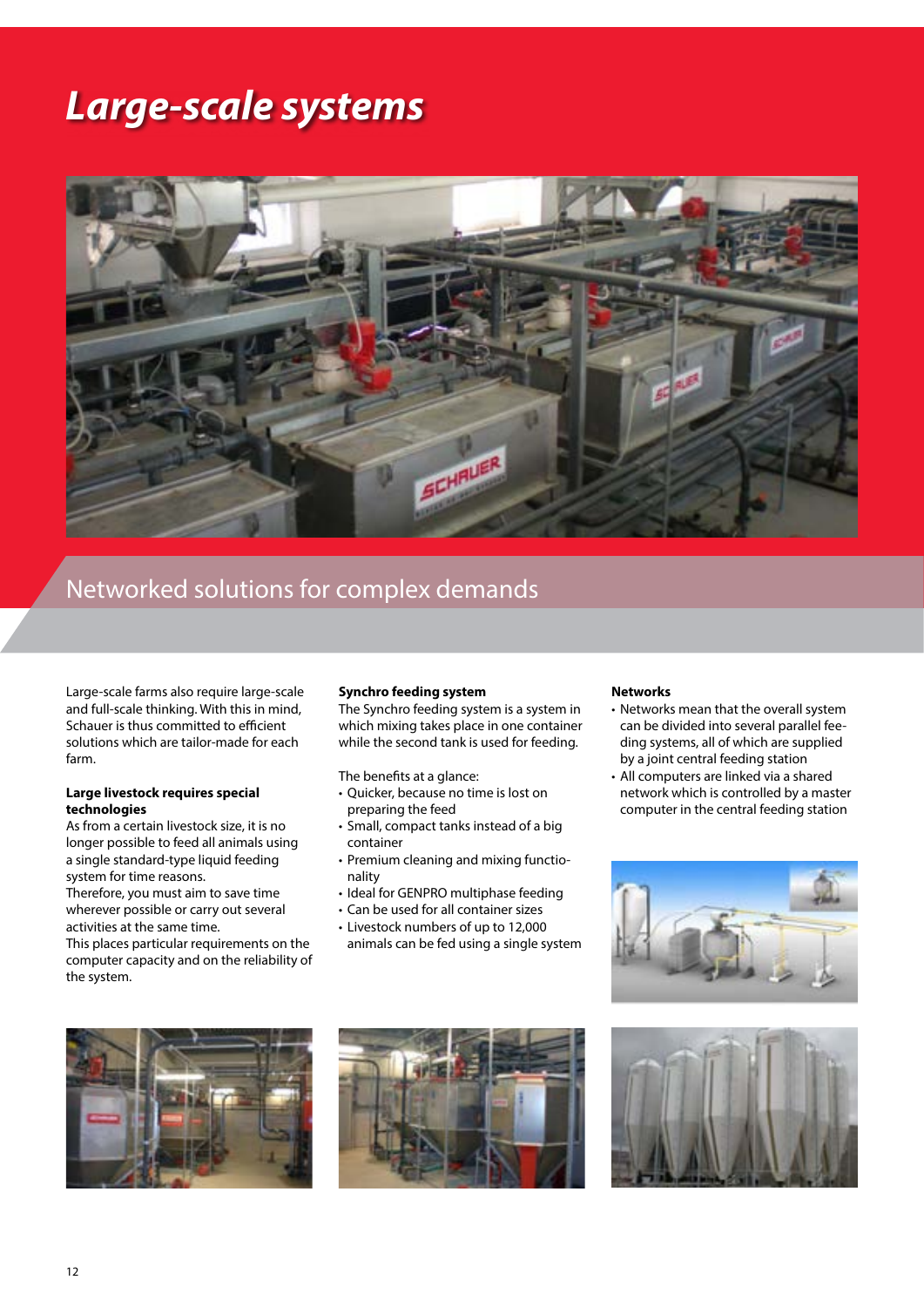

### *Individual and flexible! As life should be!*

#### **Individual customer configuration:**

- Operations and company monitoring across locations
- Central operations software for animal management; integration of third-party software
- Structured detailed views for all function areas enable fast access
- Individual farm unit plan with interactive alarm centre

Schauer FarmManager is the ideal management tool for professional livestock farmers. The software processes feed and water consumption data together with technical system information in real time.

Schauer FarmManager is the first-class solution not only for the manager who needs status information from all his farm locations but also for the area manager who wants to see information from a detailed area which is necessary for making decisions. Schauer FarmManager is intuitive and easy to use – simply perfect! **Monitoring the health of the animals:**

Thanks to a wide range of different data and perspectives available for individual animals or groups, changes in the time pattern may be an indication of a health problem. A sudden decrease in feed or water consumption or changes in the feeding order in groups of sows are initial symptoms that occur before illnesses become apparent.

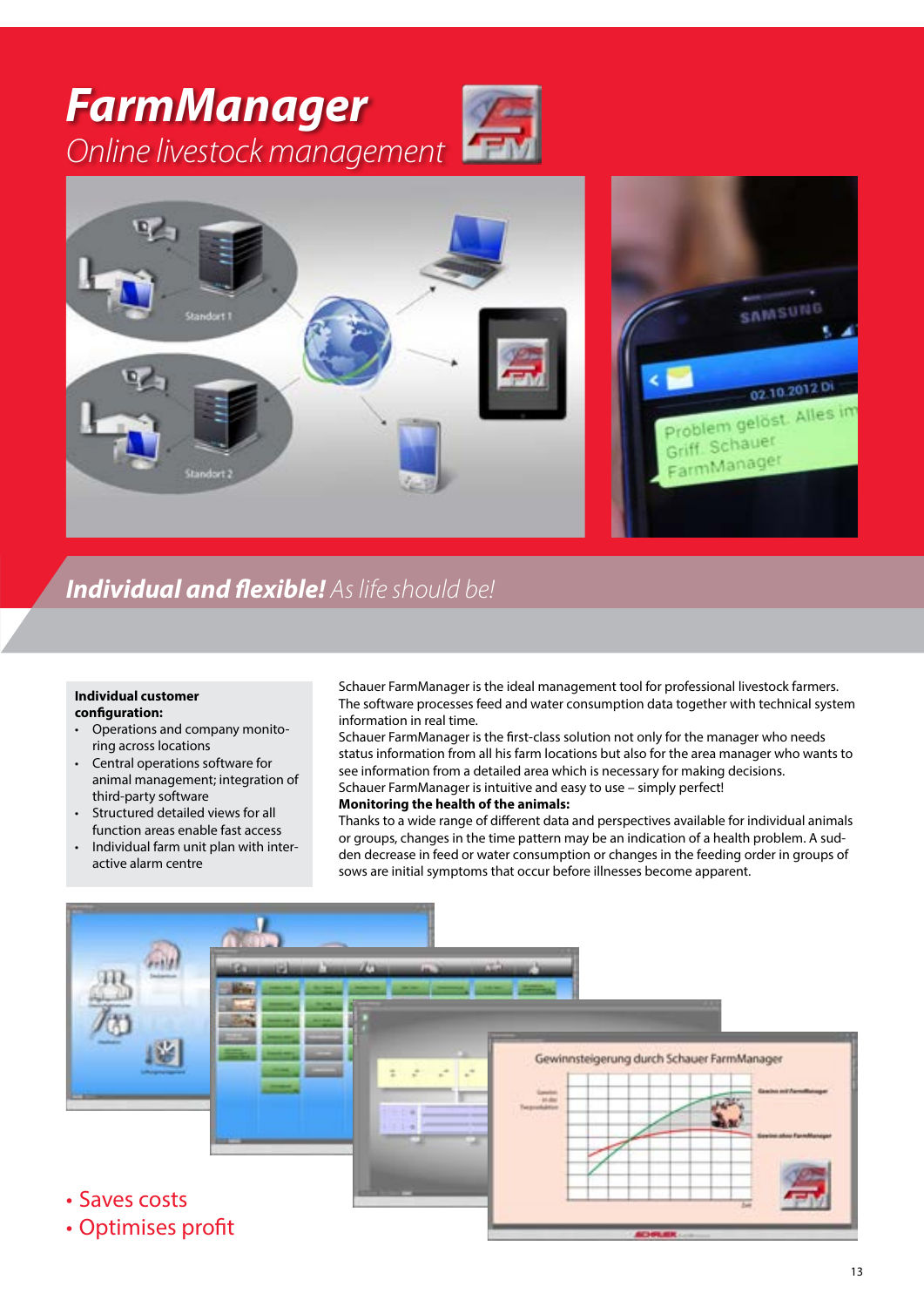## *Topo feeding computer*



### sets standards in terms of functionality and ease of use

#### **Topo feeding computer**

Schauer feeding computers must function properly even under the most demanding conditions – 24 hours a day, 365 days a year.

Under such conditions, conventional computers reach their limits of performance very quickly. Schauer computers are made for these. For this purpose, extreme reliability and thus quality right down to the last detail are required. In order to be able to ensure this, all components of the Schauer computers are developed, tested and produced in our in-house electronics department according to our own quality standards.

#### **Topo wet room**

Thanks to its compact enclosure, this room offers protection against moisture, dust and aggressive influences. All functions are displayed on the illuminated TFT colour monitor. The ergonomically designed operation allows fatigue-free working.





**Schauer feeding computers are characterised by highest • ease of operation as well as • functional reliability and data security! Stall management made easy!**

#### **Topo**

Topo was designed for operation at the desk in the stall office and offers comfortable operation using a TFT colour monitor, a keyboard and a mouse. In both devices, industrial embedded boards have been installed. An integrated uninterruptible power supply ensures safe and reliable operation. Data is backed up on a USB flash drive.

#### **Manual control unit**

The manual control unit with status indicator makes it possible that all devices and valves can also be switched and monitored, independently of the computer. With the integrated scales indicator, you can also mix and dose the feed manually as required.

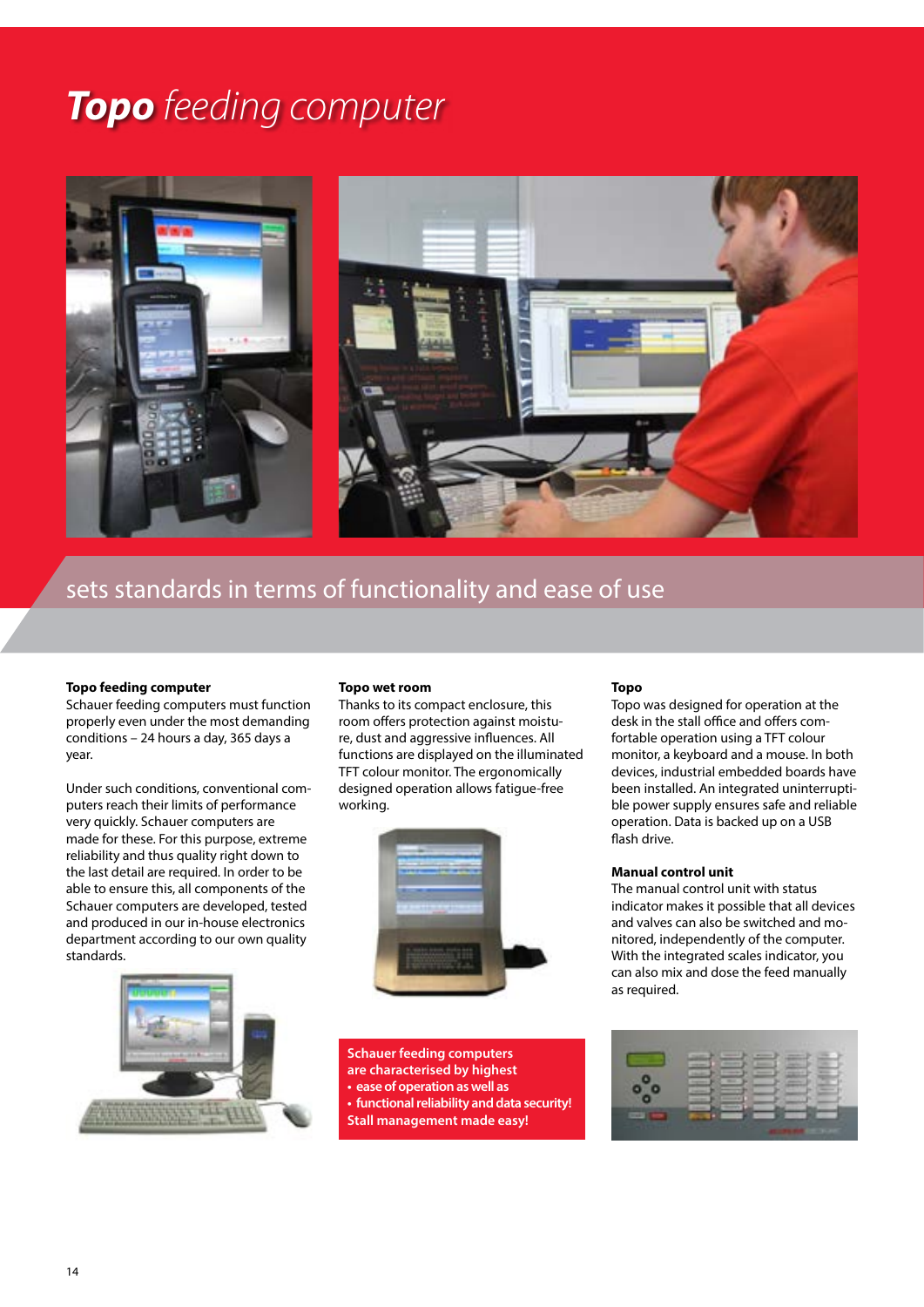## *TOPO software*



### Modern and intuitive operation

#### **The programs**

Modern, clearly arranged and, above all, highest ease of operation, these are only some of the advantages of the new Windows program interface.

A comprehensive program package meets all your wishes and requirements, be it the implementation of your feeding strategies, the correct analysis and optimisation of your feed or the precision as regards the preparation and distribution.

- • Comprehensive functions facilitate the operation and monitoring of your system
- Thanks to the clearly arranged 3D display, you know at any time what is currently happening in your feeding system
- • Using modern interfaces, remote control and maintenance via Ethernet, WLAN or internet are possible
- • A sophisticated management package allows you to evaluate your results from the point of view of business management and animal science
- • An environmental package evaluates nitrogen and phosphorus balances based on the feed used and the overall production results
- The data is saved in a SQL database and can be exported from there, for example in the XML format